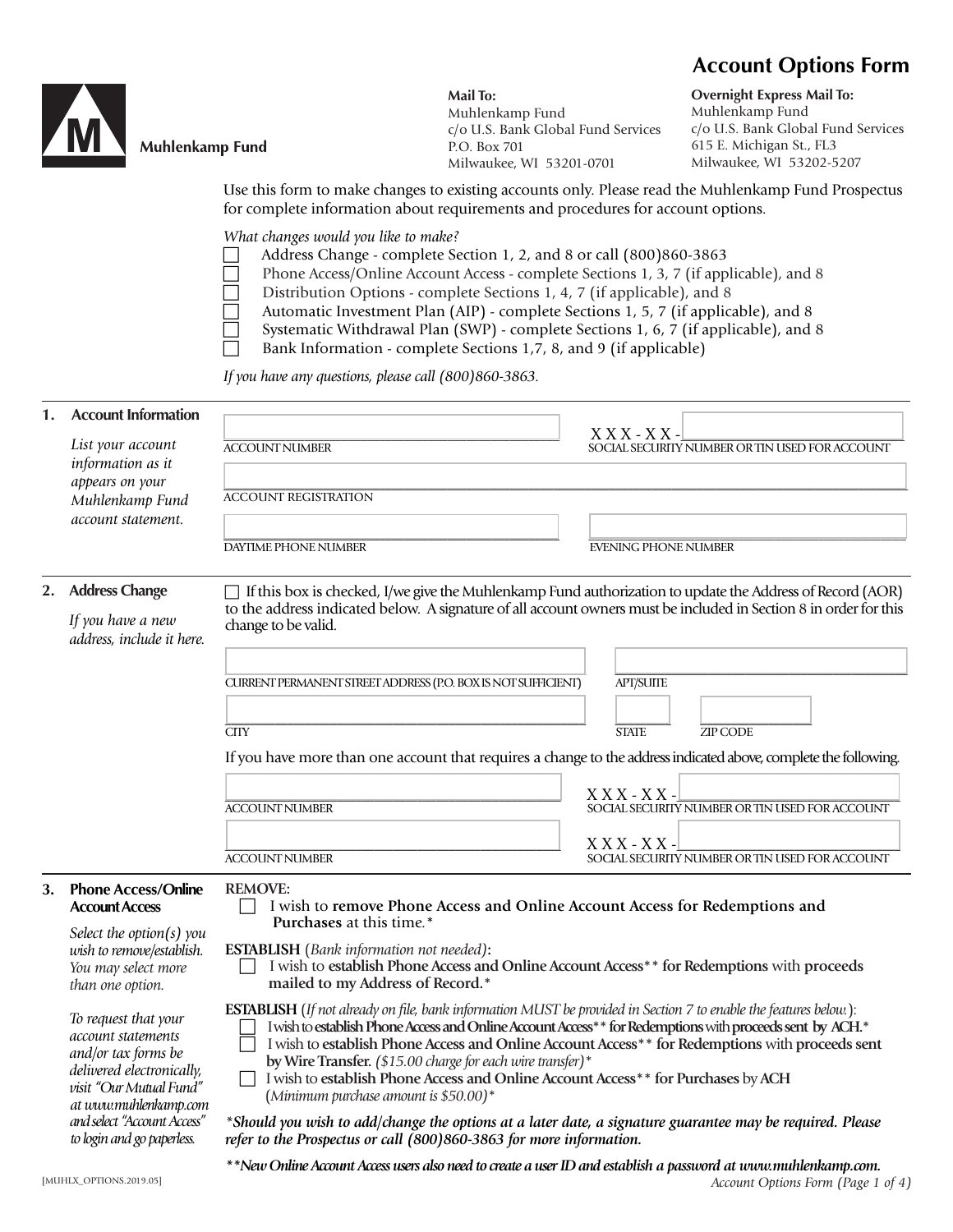|    | 4. Distribution Options<br>(Capital Gains &<br><b>Dividend Distributions)</b>                                                              | This section allows you to make changes to how capital gains and dividend distributions are made in your<br>non-IRA account.                                                                                                                                                                                                                                                                                                                                                                                                                                          |  |
|----|--------------------------------------------------------------------------------------------------------------------------------------------|-----------------------------------------------------------------------------------------------------------------------------------------------------------------------------------------------------------------------------------------------------------------------------------------------------------------------------------------------------------------------------------------------------------------------------------------------------------------------------------------------------------------------------------------------------------------------|--|
|    |                                                                                                                                            | Check the boxes below to indicate your preference:                                                                                                                                                                                                                                                                                                                                                                                                                                                                                                                    |  |
|    | (NOT applicable for<br>accounts registered<br>as IRAs)                                                                                     | $%$ Cash*<br><b>CAPITAL GAINS:</b><br>Reinvest All<br>Cash All<br>or<br><b>or</b>                                                                                                                                                                                                                                                                                                                                                                                                                                                                                     |  |
|    |                                                                                                                                            | % Cash*<br><b>DIVIDENDS:</b><br>Reinvest All<br>$\Box$ Cash All<br><b>or</b><br>or                                                                                                                                                                                                                                                                                                                                                                                                                                                                                    |  |
|    |                                                                                                                                            | If CASH (all or a percentage) is selected as a distribution option, indicate how it should be paid (select one):                                                                                                                                                                                                                                                                                                                                                                                                                                                      |  |
|    |                                                                                                                                            | $\Box$ ACH to Bank of Record**<br>Check to Address of Record                                                                                                                                                                                                                                                                                                                                                                                                                                                                                                          |  |
|    |                                                                                                                                            | *If you select to receive a percentage of your distribution in cash, the remainder will be reinvested.<br>**If you choose the option to have distributions sent via ACH to Bank of Record, valid bank information<br>must be on record. If adding or changing Bank of Record information, please complete Section 7 and attach<br>a voided check. If bank information is not provided, distribution will be sent to your Address of Record.                                                                                                                           |  |
| 5. | <b>Automatic Investment</b><br>Plan (AIP)                                                                                                  | The AIP allows you to automatically have funds transferred from your bank checking or savings<br>account into your Muhlenkamp Fund account on a regular basis.                                                                                                                                                                                                                                                                                                                                                                                                        |  |
|    | If your bank information                                                                                                                   | Note: A program of regular investing cannot assure a profit or protect against a loss in a declining market.                                                                                                                                                                                                                                                                                                                                                                                                                                                          |  |
|    | is not on file, provide<br>a voided check or                                                                                               | Select appropriate action(s), dates, and amounts below:                                                                                                                                                                                                                                                                                                                                                                                                                                                                                                               |  |
|    | preprinted deposit<br>slip in Section 7.                                                                                                   | <b>DISCONTINUE AIP -</b> Note: This form must be received at least 5 days prior to the effective date of the next<br>transaction in order to change or terminate your transaction. (Your AIP will be stopped immediately if<br>no date is specified.)                                                                                                                                                                                                                                                                                                                 |  |
|    | AIP payments to IRA<br>accounts will be<br>reported as current<br>year contributions.                                                      | Stop immediately (Check this box or call (800)860-3863)                                                                                                                                                                                                                                                                                                                                                                                                                                                                                                               |  |
|    |                                                                                                                                            | Stop on                                                                                                                                                                                                                                                                                                                                                                                                                                                                                                                                                               |  |
|    | We are unable to draft<br>or credit your account<br>via ACH if it is a mutual<br>fund or pass-through<br>("further credit to")<br>account. | CHANGE AIP BANK INFORMATION - If you are changing your bank information, indicate the last<br>date you would like your current AIP to run and provide new bank information in Section 7.<br>(Your AIP will be changed immediately if no date is specified.) AIP will continue with current<br>options (e.g. payment amount, frequency, day of month) unless options are updated below.<br>Stop immediately and begin using new bank information provided in Section 7.<br>Stop on <b>Election 2</b> and begin using bank information provided in Section 7.<br>$\Box$ |  |
|    |                                                                                                                                            |                                                                                                                                                                                                                                                                                                                                                                                                                                                                                                                                                                       |  |
|    |                                                                                                                                            | <b>CHANGE OR ESTABLISH AIP OPTIONS - Complete the information below and provide bank</b><br>information in Section 7. The AIP will be purchased on the date requested or first business day after.<br>Please allow at least 15 business days after receipt of this form before your AIP will be effective.                                                                                                                                                                                                                                                            |  |
|    |                                                                                                                                            | YEAR TO BEGIN<br><b>MONTH TO BEGIN</b>                                                                                                                                                                                                                                                                                                                                                                                                                                                                                                                                |  |
|    |                                                                                                                                            | AMOUNT PER PAYMENT - \$ [CONSUMING MAIN MAIL (Minimum \$50 per transaction)                                                                                                                                                                                                                                                                                                                                                                                                                                                                                           |  |
|    |                                                                                                                                            | PAYMENT FREQUENCY - Please check ONE of the following payment frequencies and indicate the day of the month:                                                                                                                                                                                                                                                                                                                                                                                                                                                          |  |
|    |                                                                                                                                            | Once a month on the $\Box$                                                                                                                                                                                                                                                                                                                                                                                                                                                                                                                                            |  |
|    |                                                                                                                                            | , and $\Box$<br>Twice* a month on the $\boxed{\phantom{1.5}}$                                                                                                                                                                                                                                                                                                                                                                                                                                                                                                         |  |
|    |                                                                                                                                            | Three* times a month on the $\Box$<br>, and                                                                                                                                                                                                                                                                                                                                                                                                                                                                                                                           |  |
|    |                                                                                                                                            | Four <sup>*</sup> times a month on the<br>and                                                                                                                                                                                                                                                                                                                                                                                                                                                                                                                         |  |
|    |                                                                                                                                            | *It is required that you allow seven days between each investment date.                                                                                                                                                                                                                                                                                                                                                                                                                                                                                               |  |

Note: There is a fee if the automatic purchase cannot be made due to insufficient funds, stop payment, or for any other reason. Participation in the plan will be terminated upon redemption of all shares.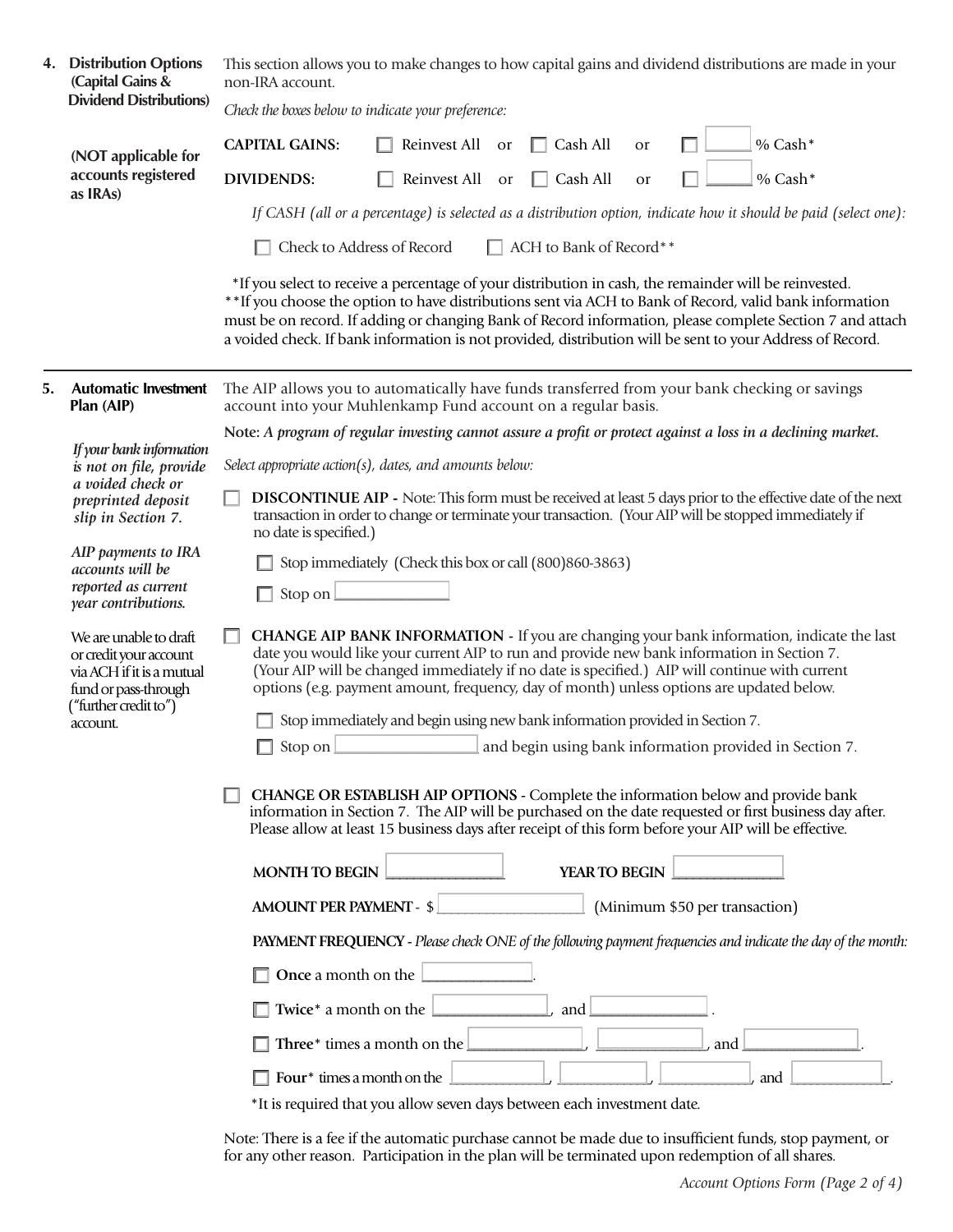| 6. | <b>Systematic Withdrawal</b><br>Plan (SWP)<br>SWP redemptions<br>may be taxable events.                                                                                                                                        | The SWP allows you to initiate withdrawals of at least \$100.00 from your Muhlenkamp Fund account at<br>regular, periodic times and have the proceeds automatically deposited into your bank checking or savings<br>account or mailed each period by check. Note - To establish a SWP on an IRA, complete either an<br>IRA/Qualified Plan Distribution Request Form or a Required Minimum Distribution Form available in<br>"Our Mutual Fund" section at www.muhlenkamp.com or by calling (800)860-3863. |  |
|----|--------------------------------------------------------------------------------------------------------------------------------------------------------------------------------------------------------------------------------|----------------------------------------------------------------------------------------------------------------------------------------------------------------------------------------------------------------------------------------------------------------------------------------------------------------------------------------------------------------------------------------------------------------------------------------------------------------------------------------------------------|--|
|    | The SWP option is<br>available to shareholders<br>with account values of<br>at least \$5,000 or IRAs<br>of any account size.                                                                                                   | Check here to DISCONITNUE the Systematic Withdrawal Plan (SWP) and provide your signature in Section 8.                                                                                                                                                                                                                                                                                                                                                                                                  |  |
|    |                                                                                                                                                                                                                                | Check here to CHANGE or ESTABLISH a Systematic Withdrawal Plan (SWP) and complete the information below.                                                                                                                                                                                                                                                                                                                                                                                                 |  |
|    |                                                                                                                                                                                                                                | SWP withdrawals from the Muhlenkamp Fund account will occur on the date requested or the first business day after.                                                                                                                                                                                                                                                                                                                                                                                       |  |
|    |                                                                                                                                                                                                                                | MONTH TO BEGIN<br>YEAR TO BEGIN<br>DAY OF THE MONTH<br>DOLLAR AMOUNT (\$100 or greater)                                                                                                                                                                                                                                                                                                                                                                                                                  |  |
|    |                                                                                                                                                                                                                                | Semi-Annually<br>Frequency (check one) $\Box$<br>Monthly<br>Quarterly<br>Annually                                                                                                                                                                                                                                                                                                                                                                                                                        |  |
|    |                                                                                                                                                                                                                                | $\Box$ ACH - use Existing Bank Information<br>Send proceeds by (check one)                                                                                                                                                                                                                                                                                                                                                                                                                               |  |
|    |                                                                                                                                                                                                                                | ACH - use New Bank Information*                                                                                                                                                                                                                                                                                                                                                                                                                                                                          |  |
|    |                                                                                                                                                                                                                                | Check - to Address of Record                                                                                                                                                                                                                                                                                                                                                                                                                                                                             |  |
|    |                                                                                                                                                                                                                                | Check - to Special Payee* =<br><b>MAKE CHECK PAYABLE TO</b>                                                                                                                                                                                                                                                                                                                                                                                                                                              |  |
|    |                                                                                                                                                                                                                                |                                                                                                                                                                                                                                                                                                                                                                                                                                                                                                          |  |
|    |                                                                                                                                                                                                                                | STREET ADDRESS / CITY / STATE / ZIP                                                                                                                                                                                                                                                                                                                                                                                                                                                                      |  |
|    |                                                                                                                                                                                                                                | *A signature guarantee stamp is required in Section 8 if adding or changing checking or savings account<br>information or establishing a Special Payee. If we do not have bank information on record, please complete Section 7.                                                                                                                                                                                                                                                                         |  |
| 7. | <b>Bank Information*</b><br>Please attach:<br>$\Box$ voided check (Checking)<br>$\Box$ pre-printed deposit slip (Savings)<br>or                                                                                                |                                                                                                                                                                                                                                                                                                                                                                                                                                                                                                          |  |
|    | Select appropriate action<br>to the right and tape<br>a voided check or a<br>preprinted savings deposit<br>slip to the space below.                                                                                            | <b>ESTABLISH Bank Information (Include voided check/deposit slip)</b>                                                                                                                                                                                                                                                                                                                                                                                                                                    |  |
|    |                                                                                                                                                                                                                                | CHANGE Bank Information (Include voided check/deposit slip)<br>$\vert \ \ \vert$                                                                                                                                                                                                                                                                                                                                                                                                                         |  |
|    |                                                                                                                                                                                                                                | <b>REMOVE Existing Bank Information</b><br>П<br>OLD BANK ACCOUNT NUMBER<br>OLD BANK ROUTING/ABA NUMBER                                                                                                                                                                                                                                                                                                                                                                                                   |  |
|    |                                                                                                                                                                                                                                | $\Box$ My existing bank information is no longer valid as of                                                                                                                                                                                                                                                                                                                                                                                                                                             |  |
|    |                                                                                                                                                                                                                                | Note: Your bank information will be removed immediately if no date is specified.                                                                                                                                                                                                                                                                                                                                                                                                                         |  |
|    |                                                                                                                                                                                                                                | * Per the Prospectus, adding or changing bank information, may require a signature guarantee in Section 8.<br>We are unable to draft or credit your account via ACH if it is a mutual fund or pass-through ("further credit to") account.                                                                                                                                                                                                                                                                |  |
|    | John Doe<br>Jane Doe<br>123 Main St.<br>Anytown, USA 12345                                                                                                                                                                     | 53289                                                                                                                                                                                                                                                                                                                                                                                                                                                                                                    |  |
|    |                                                                                                                                                                                                                                | Pay to the order of the state of the state of the state of the state of the state of the state of the state of<br><b>DOLLARS</b>                                                                                                                                                                                                                                                                                                                                                                         |  |
|    | Memo and the state of the state of the state of the state of the state of the state of the state of the state of the state of the state of the state of the state of the state of the state of the state of the state of the s | Signed                                                                                                                                                                                                                                                                                                                                                                                                                                                                                                   |  |
|    |                                                                                                                                                                                                                                | 012345-6780 01234567856780                                                                                                                                                                                                                                                                                                                                                                                                                                                                               |  |